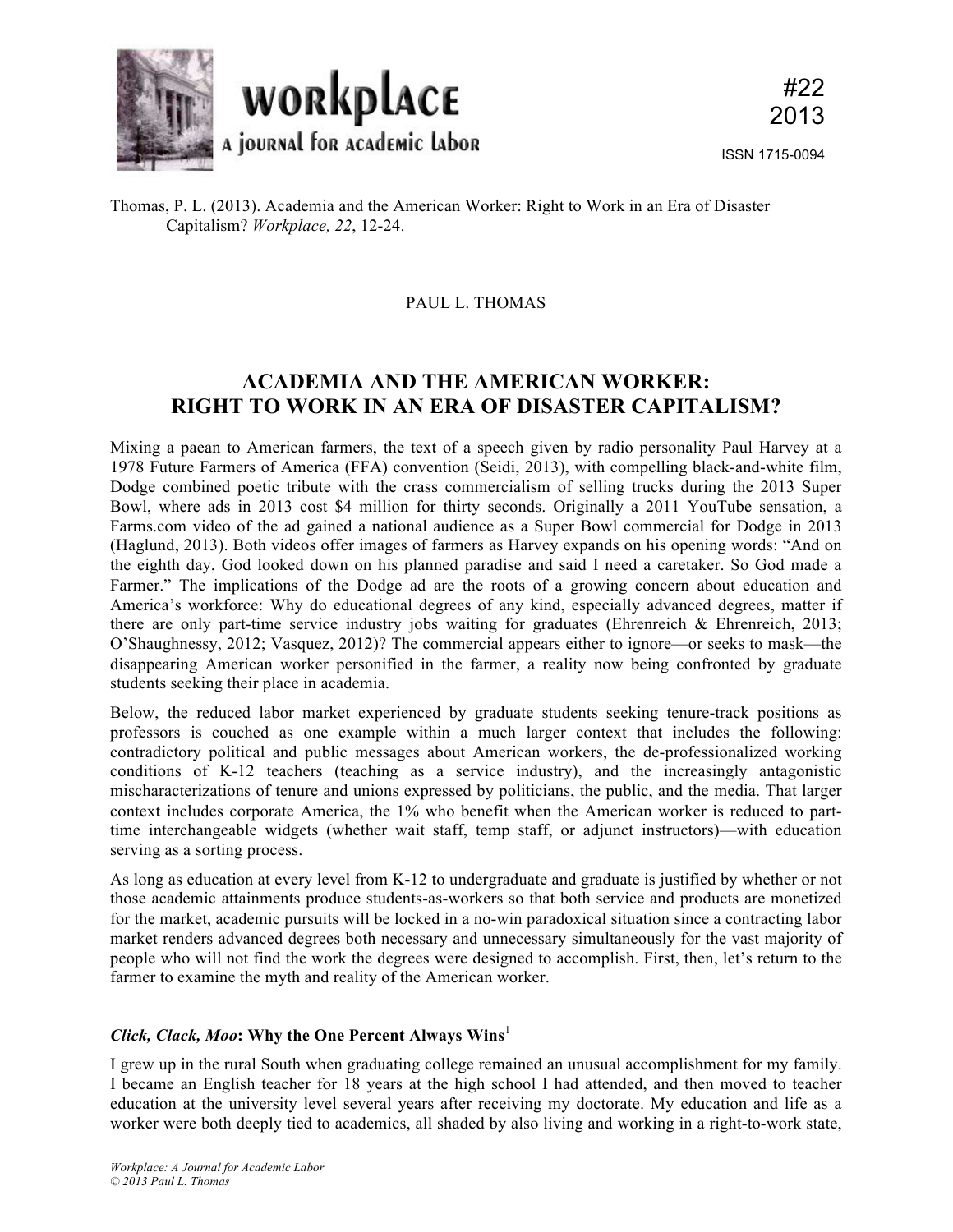South Carolina. As a lifelong educator, I watched the Dodge-Paul Harvey-Farmers commercial, reminding me of one of the foundational activities I use in my course on young adult literature. The students in the course were undergraduate certification candidates or current teachers and graduate students, where teachers unions have no power and very few members. The text for this activity was *Click, Clack, Moo: Cows that Type*, by Doreen Cronin with art by Betsy Lewin (2000). This children's book presents a humorous narrative about Farmer Brown and his suddenly recalcitrant cows who, having acquired a rickety typewriter, establish a strike that inspires the chickens to join, ending with the neutral ducks intervening to resolve the revolt.

Inviting students to examine the layers of this children's book helps expose several key assumptions as they reflect American cultural norms about power and authority, gender, the *place* of the worker, and collective solidarity versus the rugged individual. One example of collective solidarity is the labor union. In the fall of 2011 during the rise of Occupy Wall Street, while doing the activity, I came against yet a new reading of this children's book because it reveals why the 1% always wins.

As my students discussed *Click, Clack, Moo*, they noted that they *liked* Farmer Brown, with one student characterizing the striking farm animals as "mean." In the story Farmer Brown is a boss, not the idealized worker of the Dodge ad, with the animals as the workers, but students invariably leaned toward honoring the hierarchy of power represented by Farmer Brown. This is where I felt the need to consider how this children's book helps confront the Occupy Wall Street movement as well as why the 1% continue to control the 99%. The attitudes of educators are reflections of larger social attitudes about workers and power, exposing the discord between calling for all people to acquire more education while the job market contracts.

One important element of the story is that the cows and chickens are *female workers* under the authority of the *male* Farmer Brown. My students, who are overwhelmingly female, often fail to notice this representation of hegemonic gender roles. The female workers produce for the farmer and remain compliant until the cows acquire the typewriter—both a powerful tool of literacy (the cows and chickens cannot effectively strike until they gain access to language) and a representation of access to technology (the cows and chickens produce typewritten notes that show they find an older manual typewriter unlike the cleaner type produced by Farmer Brown's electric typewriter). Notably, the female workers in this story are captive and literally provide parts of themselves as the commodities from which the farmer profits—milk and eggs (see the discussion of wage-slaves below).

With access to language, then, the cows and chickens, in effect, unionize and strike, thus gaining power. Students also failed to notice the unionization (again, most were SC natives where unionization is essentially absent), but continued to side with Farmer Brown as boss even when we acknowledged the protest as unionizing—particularly bristling at the duck, as a neutral party, using its access to negotiate for a diving board in the duck pond. Since the narrative identifies the duck as neutral, the gender elements of the story may suggest privilege rests in a negation: the duck is not female. The emotional responses to the characters and their actions combined with what students recognized as well as didn't recognize revealed a blind faith in traditional structures of power that honor those with power above workers, who are often discredited for not knowing their places. It is revealing that the students exposed to the book failed to recognize the reification of hegmenoic mascualing despite that most of them are female and the workers in the story are female.

Workers, including teachers as workers, have adopted the corporate model of their *place* and have in effect become their own oppressors (see the use of women to control women in the paternalistic dystopia of Margaret Atwood's *The Handmaid's Tale*). Teachers, it appears, transfer onto themselves authoritarian structures of control that parallel their own wielding of control over students. This imbalance of power and the worker's willingness to endorse that imbalance are exposed in teachers' responses to the children's story *Click, Clack, Moo* (2000).

Just as the 1% were offended by Occupy Wall Street, Farmer Brown is incensed that the cows and chickens demand a creature comfort, electric blankets, but he eventually secures a compromise, agreeing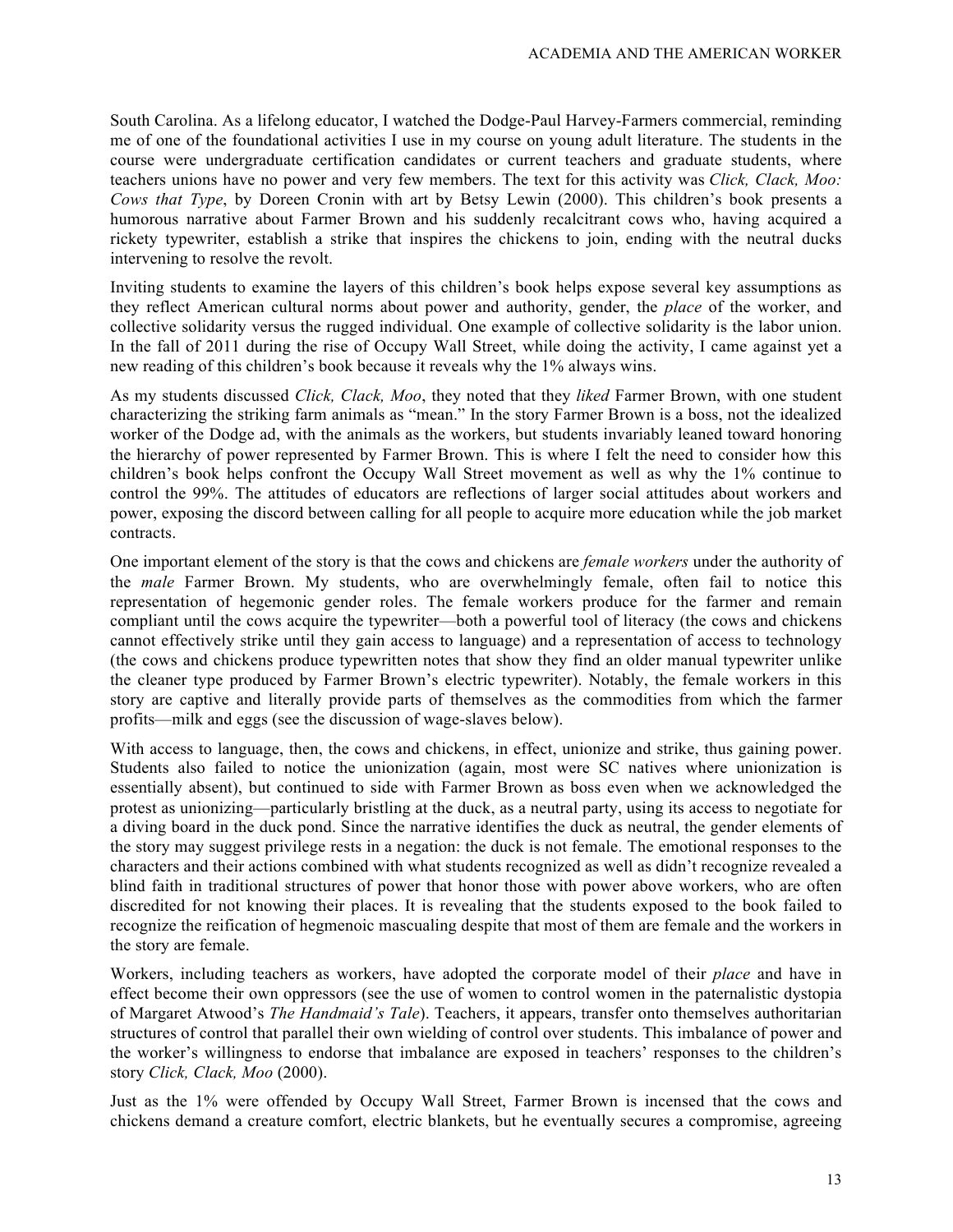to give the barn animals the electric blankets in exchange for the return of the typewriter. What tends to be missed by uncritical readers of this story, including my students, is that Farmer Brown ultimately *wins*; in fact, the barn animals appear to be eager to abandon their one access to power, the typewriter, for the onetime acquisition of mere material items—the electric blankets as comfort many would see as a basic right and the diving board as frivolous entertainment.

Teachers and future teachers in the class, however, almost uniformly see the story as a positive tribute to the power of compromise, and rarely note that the female workers lose their brief moment of equity by relinquishing their voices in the form of the typewriter. Teachers as American workers, then, simultaneously embody the passive workers who benefit the 1% and thus help create passive students as future passive workers—all built on a model of knowing ones place. The 1% have the 99% right where Farmer Brown has the barn animals—mesmerized by the pursuit of materialism and entertainment driving consumerism. The American worker's message is often similar to the acquiescence of the cows and the chickens: just give us our iPhones and we'll be quiet; we'll work longer and harder for the opportunity to buy what the 1% tells us we want.

Examining *Click, Clack, Moo* with educators and college students helps capture the corrosive dynamic embedded in American capitalism that uses the allure of material wealth and elite power along with the constant threat of the possibility of poverty to idealize the 1% so the 99% will remain compliant. The mythical farmer-as-worker in the Dodge commercial is disappearing in reality and may not have ever existed in the way the myth suggests. But, as teachers-as-workers revealed when examining *Click, Clack, Moo*, Farmer Brown as boss garners respect while workers are rejected for protesting and unionizing. Running throughout this misleading pairing of images of farmers is another message about voice and gender that certainly highlights the lingering power of paternalism.

On the rare occasion that a voice is raised against the excess of the 1% (similar to the brief revolt by the animals), the 1% and a compliant media inform America's workers that the top 20% pay 64% of taxes, leading workers to slip back to their barns, shamed. Instead, we should be noting that the top 20% income earners pay 64% of taxes because, in 2009, they earned 59% of all income (Domhoff, 2013). Table 1 describes the incremental increase of income for the 1% from 1982 to 2009

|      | Top 1 percent | Next 19 percent | Bottom 80 percent |
|------|---------------|-----------------|-------------------|
| 1982 | 12.8%         | 39.1%           | 48.1%             |
| 1988 | 16.6%         | 38.9%           | 44.5%             |
| 1991 | 15.7%         | 40.7%           | 43.7%             |
| 1994 | 14.4%         | 40.8%           | 44.9%             |
| 1997 | 16.6%         | 39.6%           | 43.8%             |
| 2000 | 20.0%         | 38.7%           | 41.4%             |
| 2003 | 17.0%         | 40.8%           | 42.2%             |
| 2006 | 21.3%         | 40.1%           | 38.6%             |
| 2009 | 17.2%         | 41.9%           | 40.9%             |

Table 1. Distribution of income in the United States, 1982-2006

Many workers, the 99%, tend to remain silent and compliant, waiting patiently for the next generation of technology to occupy their time. Their lives are reduced to work and amassing the ever-changing *things* that quickly become replaced by the *next-thing* luring workers further and further into lives similar to the cows and chickens of the story. If and when workers learn to treasure voice over things, the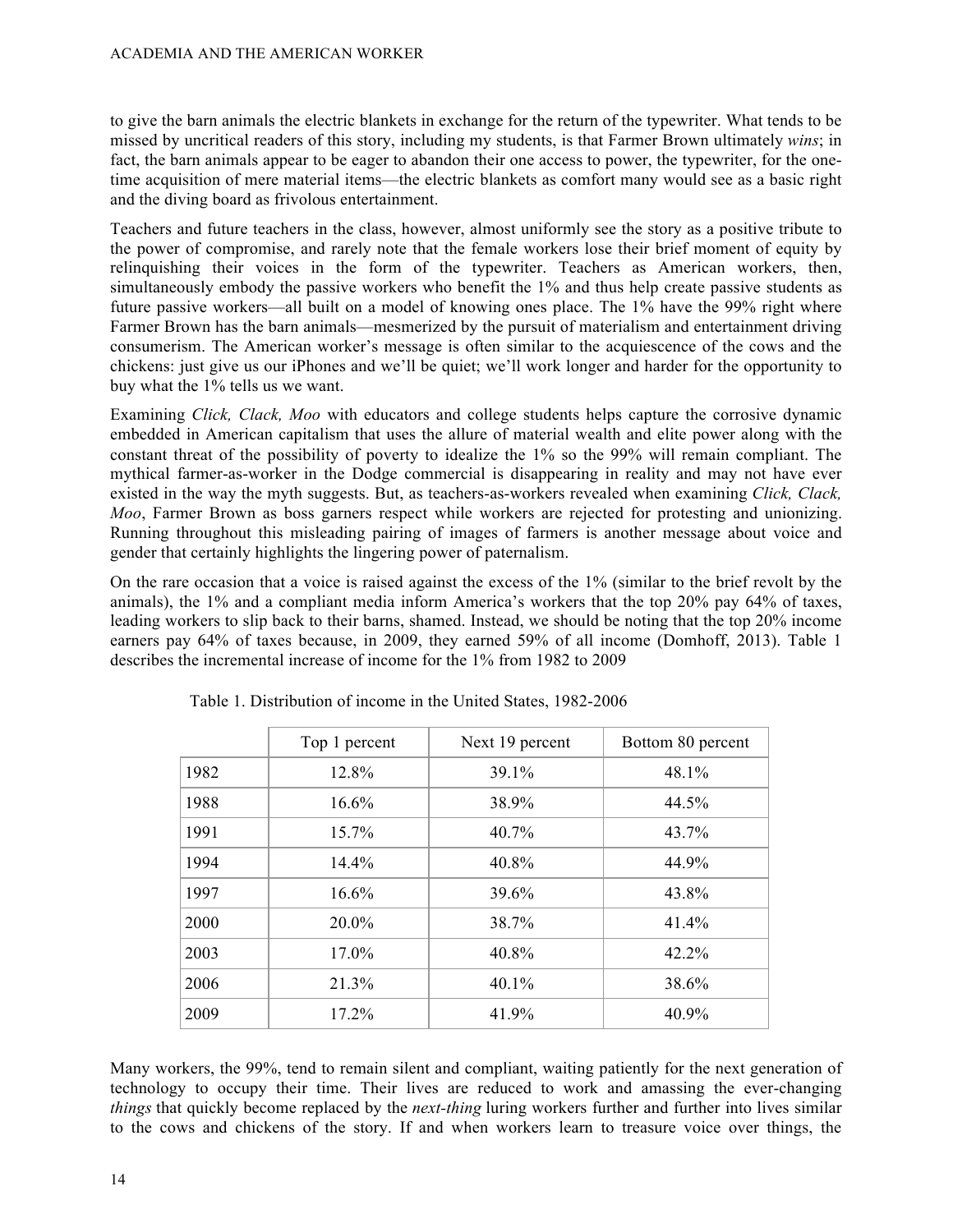chickens may come home to roost. Next, beneath the idealized farmer-as-worker in the Dodge commercial and the exposed paternalism of hierarchies of power captured in *Click, Clack, Moo* is the disturbing reality of assembly-line capitalism accruing wealth to the few from workers as wage-slaves.

#### **Clones, Assembly-line Capitalism, and Wage-Slaves**<sup>2</sup>

To understand the paradoxical relationship between education and the American workforce, *what worker matters* must be confronted: the informed worker with agency and not simply the worker as a wage-slave cog in assembly-line capitalism (Bessie, 2013). To consider this tension, let's move from a children's book to the science fiction (SF) work *Cloud Atlas* by David Mitchell (2004).

Beyond its flair for the fantastic, SF tends toward the allegorical. In *Cloud Atlas*, humankind masters cloning and produces not-quite human slaves, facilitating some sort of reconciliation between the long history of human enslaving human and the contemporary illusion that eradicating institutional slavery absolves us of culpability in the de facto wage-slavery of assembly-line capitalism. Mitchell's (2004) highly detailed and masterful novel builds through a menagerie of genres and modes of discourse (as exemplified in the text below) to a powerful ending that highlights a motif central to the novel, of human (and clone) bondage within the inevitability of the endurance of privilege:

Belief is both prize  $\&$  battlefield, within the mind  $\&$  in the mind's mirror, the world. If we *believe* humanity is a ladder of tribes, a colosseum of confrontation, exploitation & bestiality, such a humanity is surely brought into being, & history's Horroxes, Boerhaaves & Gooses shall prevail. You  $&$  I, the moneyed, the privileged, the fortunate, shall not fare so badly in this world, provided our luck holds. What of it if our consciences itch? Why undermine the dominance of our race, our gunship, our heritage & our legacy? Why fight the "natural" (oh, weaselly word!) order of things?

Why? Because of this:—one fine day, a purely predatory world *shall* consume itself....

If we *believe* that humanity may transcend tooth & claw, if we *believe* divers races & creeds can share this world as peaceably as the orphans share their candlenut tree, if we *believe* leaders must be just, violences muzzled, power accountable  $\&$  the riches of the Earth  $\&$  its Oceans shared equitably, such a world will come to pass. (p. 508)

One of the most satisfying and compelling narratives in Mitchell's novel revolves around the clone Somni-451, whom the reader encounters as she nears her execution in "An Orison of Somni-451." What counts as "human" and what constitutes the ethical limits of slavery are complex questions raised in this narrative, along with the possibility of clone revolt and a clone messiah. But the allegorical value in the story of Somni-451 speaks to the recognition of universal public education reduced to a mechanism for producing compliant workers, feeding wage-slaves into assembly-line capitalism's grind.

During my nearly two decades of teaching high school English I encountered a recurring exchange that parallels in disturbing ways the human condition captured in the clone condition of *Cloud Atlas*, particularly as that speaks to the role of workers in America's assembly-line capitalism. A bright young person who had tended to be a diligent student would gradually do less and less work in my class. When I would approach the student about my concern, the student would invariably offer a circular explanation and our conversation would go something like this:

**Me**: Why are you missing so many assignments? **Student**: I'm sorry. I gotta work til 2 or 3 in the morning and I just can't keep up. **Me**: Do you have to work? **Student**: Yea, I gotta make my car payments. **Me**: Why do you have to make car payments? **Student**: I gotta have a car to get to work.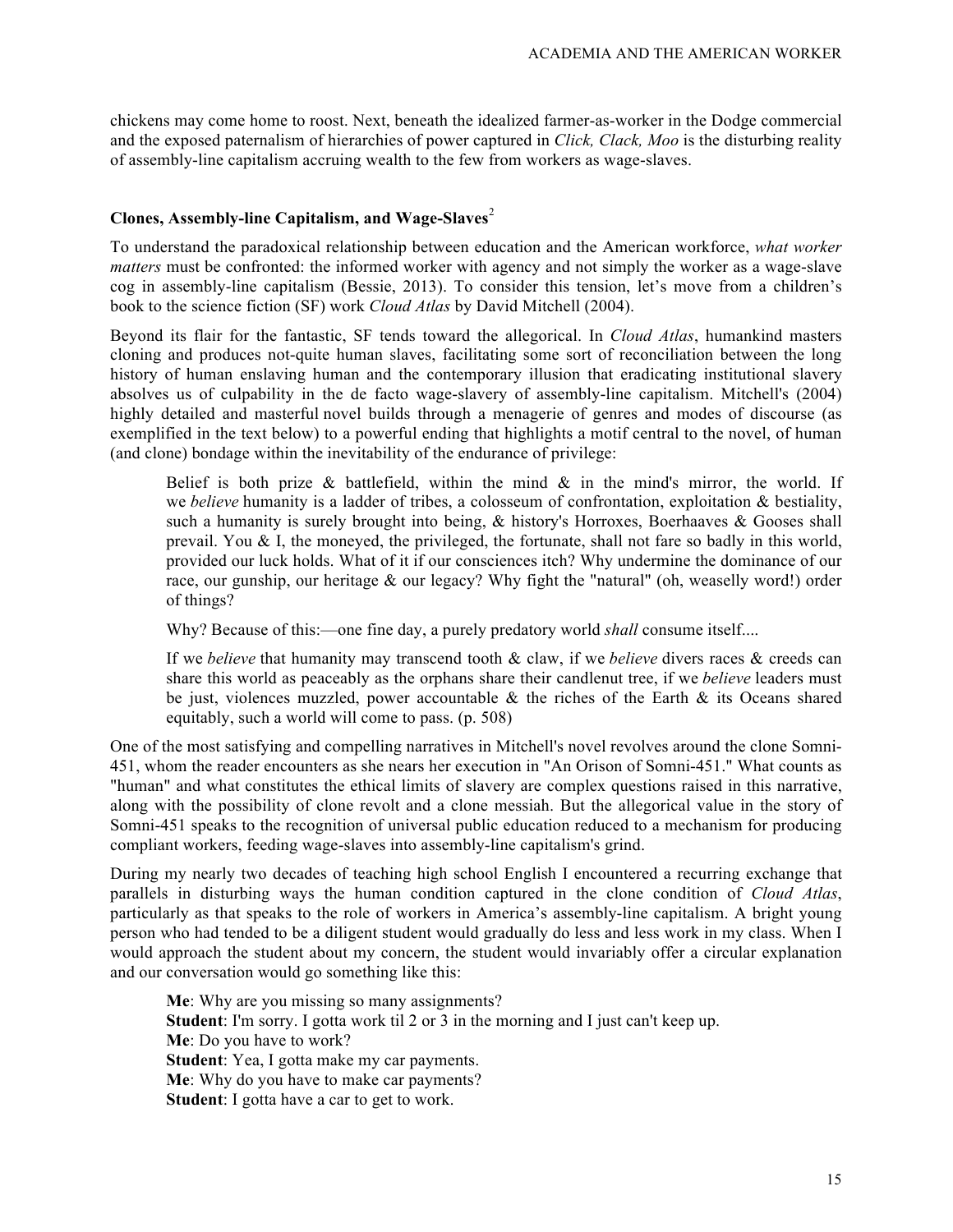This cycle of "gotta" (gotta work, gotta have a car, gotta make money) was powerfully engrained in my students; in fact, the need to work, earn money, and own things were all clearly essential for them to feel adult, and ultimately as essential for them to feel fully human—ironically pushing them into the dehumanizing work cycle identified above. (The impact of the 2008 economic downturn captured in *American Winter* will be discussed below, highlighting a similar dynamic in adult workers.)

In the twenty-first century, the relentless cycle of a high school student blocking products at a grocery store (making sure all items are stacked neatly with the packaging facing forward) differs little from adjunct professors' experiences. From clones in SF to the worker-norms enculturating high schools students, blogging about her experiences as an adjunct instructor in a college, Professor Beth (2012) personified the cycle of "gotta" within which she found herself as a part-time worker coaxed into compliance by the allure of full-time status:

Quickly the demands of the classroom and of the school grew. I was asked to sit on textbook selection committees, to organize guest lecturers to come to campus, and to test out new books. I was told that doing these things would build my CV and provide me with an edge when applying for a full time teaching position. Every demand was couched under the advice that this would position me better for a full time position. I was teaching three courses – sometimes four – and said, 'yes' to every demand....

I applied for a permanent full-time position four separate times and never once was even invited to interview. (n.p.)

Just as a contracting workforce makes advanced degrees both necessary (to gain the best jobs) and unnecessary (as few jobs exist), an adjunct must tolerate overworking as a part-time worker to be considered for full-time professorships—that most likely will never materialize.

The twenty-first century American worker exists many decades past institutional slavery in the U.S., but contemporary workers find themselves trapped in assembly-line capitalism as wage-slaves. And increasingly, public schools are being reformed to guarantee that corporate America will see compliant workers sprout from compliant students (who are being trained by compliant teachers). The endless cycle of accountability built on standards and high-stakes tests is an act of surveillance and control (Foucault, 1984; Thomas, 2011a), not education and liberation.

American workers are being reduced to interchangeable functions, creating for workers the very real fear that they can and will be replaced, easily. In public education, the corporate allure of Teach for America (TFA) is not that the recruits are bright or special, but that they are inherently interchangeable and appear cheaper than a full-time labor force of professionals. TFA recruits are a constant stream of entry-level workers (as are adjuncts in higher education). Fear manufactured by that rotating workforce insures compliant workers, benefitting the corporate elite.

As well, American workers are compelled to work not just for wages but for basic human necessities such as healthcare and retirement, tightening the grip that corporations have on workers even beyond wageslavery. The systematic dismantling of unions and job security, specifically teachers unions and tenure, is not something to be ignored, or taken lightly like a speculative SF clone war. The de-professionalization of educators at the K-12 and high education levels is not just an assault on academia, but a subset of the deterioration of the American worker.

The U.S. has experienced the belittling of the status of "worker," the dehumanizing of the American worker, the rise in the working poor and 22% of children living in poverty, and the growing chasm between the privileged and all the rest of us—conditions that both the 1% and 99% create and sustain. These conditions are all what we believe to be the natural (or inevitable) order of things within assemblyline capitalism, the Social Darwinism of our self-inflicted rat race, the dog-eat-dog of being a frantic worker (Thomas, 2012), who has been selected from frantic students taught by frantic teachers.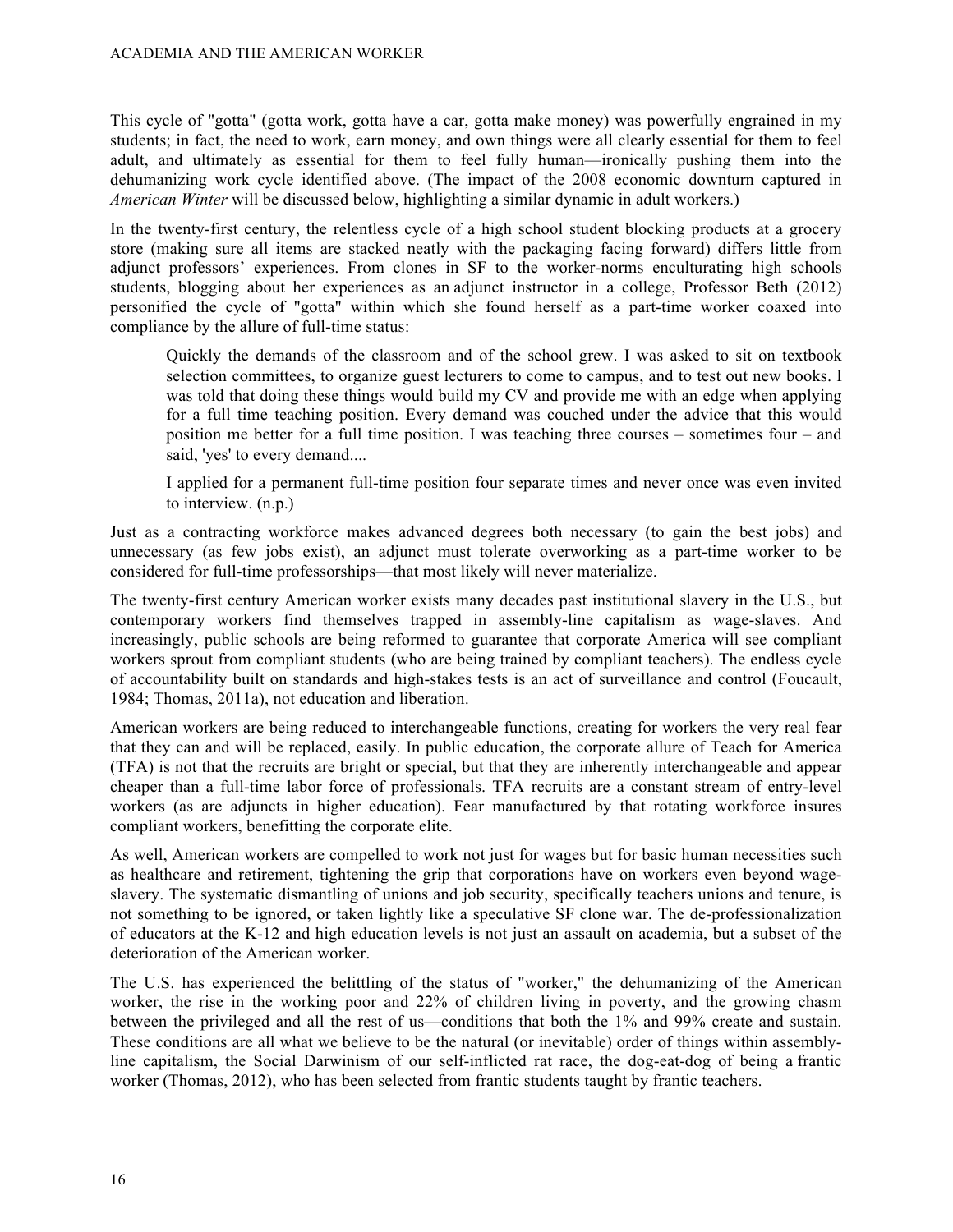# **Teachers and the Death of the American Worker**<sup>3</sup>

Twenty-first century America reveals that the idealized worker of the Harvey speech in the Dodge commercial has been lost. Children and adults in poverty, the working poor, and the working class are increasing; the middle-class is eroding; and the pooling of capital among the 1% is expanding, stalling the progress of the the American Dream.

In *The State of Working America*, Mishel, Bivens, Gould, and Shierholz (2012) identified the disturbing trends that signal the death of the American worker:

America's vast middle class has suffered a 'lost decade' and faces the threat of another....Income and wage inequality have risen sharply over the last 30 years....Rising inequality is the major cause of wage stagnation for workers and of the failure of low- and middle-income families to appropriately benefit from growth....Economic policies caused increased inequality of wages and incomes....Claims that growing inequality has not hurt middle-income families are flawed....Growing income inequality has not been offset by increased mobility....Inequalities persist by race and gender. (pp. 5-9)

Increasingly, full-time employment with benefits, unionization, and job security are vanishing. Typical of the dynamic is that public school teachers have no political power or party, and with the Chicago teachers' strike in the fall of 2012, teachers more than ever represent the political and public failure to appreciate and recognize the importance of the American worker. Early and mid-twentieth century America may have been a turning point for unionization in a country that lives more by ideology than evidence (Thomas, 2011b), but even that assessment may be tinted by the rose-colored glasses of hindsight.

The truth is likely that America's embrace of rugged individualism has always been an impenetrable wall between the American character and the solidarity at the core of unions. Nonetheless, the American public school teacher has over the past decade—during the demonstrable decline of the working and middle class as well as the rise of poverty in the U.S.—gradually become the target of the popular corporate agenda to end tenure and break unions, despite the essential democratic nature of both.

Politicians, corporate advocates, and the media have fed a willing public a steady diet of false but robust narratives that characterize teachers as the sole force responsible for (misleading) claims of failed public schools. Any evidence- and experience-based rebuttal to the "bad" teacher claim or the corrupt union mantra has been met with a "no excuses" ideology that chants "poverty is not destiny." This corporate agenda has no basis in fact, but the abundant commentaries and scholarship refuting this drumbeat have failed to pierce the American public's self-defeating faith that America has already become a meritocracy, where success and accomplishment are based on merit and effort, not privilege.

The political and corporate elites know this, and they have little motivation to set aside their distortions that are effective since the 1% benefit in the end. And so the teachers strike in Chicago was mischaracterized across the U.S.—as more accusations of laziness and greediness were heaped on teachers and more evidence accumulated that, according to some critical scholars, the Democratic party is indistinguishable from the Republican party in terms of education and labor policy.

What is most disturbing about the demonizing of teachers and in effect all American workers is that most Americans are and will always be those exact workers who are being stripped of their rights, dignity, and access to the American Dream that the political and corporate elite along with the public claim to be protecting. The 2012 Chicago teachers strike was yet another referendum on the education reform agenda that is destined to deny teachers their professionalism and to further stratify the education system of the U.S. so that affluent children (mostly white) gain even more advantage in their schooling than they have in their lives over children living in working class, working poor, and impoverished homes (disproportionately people of color).

It was a political lie to claim that the 2012 Chicago teachers strike was the fault of lazy and greedy teachers supported by their corrupt unions. It was a political lie to ignore the central demand of those teachers—a stand against test-based teacher accountability. But neither the political elite nor the corporate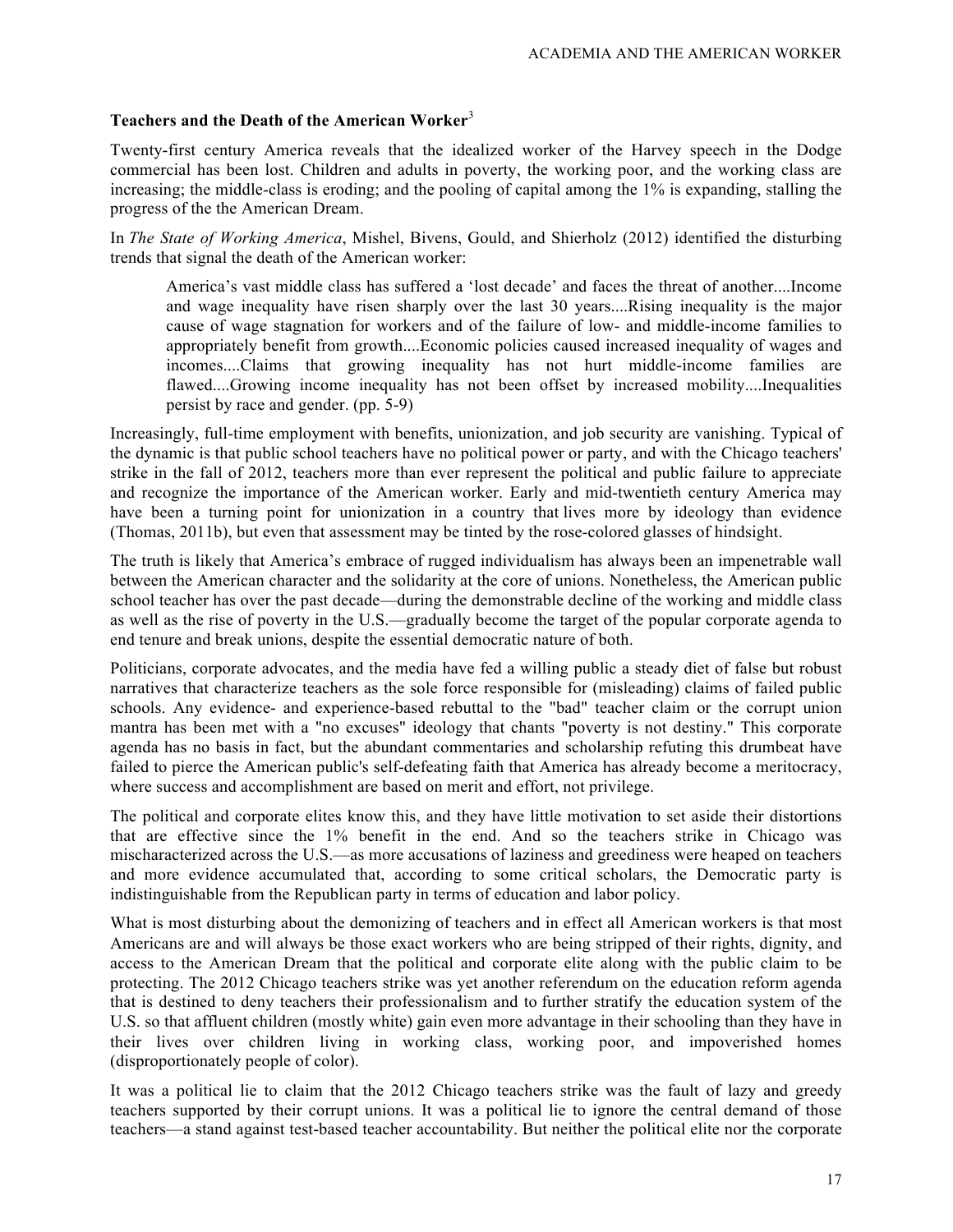elite will eventually lose in this debate because a public embracing the corporate agenda and rejecting the striking teachers is a self-defeating commitment that will guarantee what appears inevitable now—the death of the American worker.

Teachers are not alone in this, but public school teachers are a great example of industrious American workers. It is hard to fathom how we have come to a day when Americans no longer value something that cannot be more American than workers in solidarity. Yet, teachers are quickly being transformed into as service industry, paralleling the Walmart-ification of the American worker whereby new and temporary part-time work is supplanting full-time employment with job security and benefits.

### **Teaching as a Service Industry4**

Walt Gardner (2010a), writing in his *Education Week* blog, addressed teacher autonomy: "The latest reminder that freedom of speech for teachers in K-12 is an illusion[;] the court ruled that teachers cannot make their own curricular decisions" (n.p.). This court case, Evans-Marshall v. Board of Education of the Tipp City Exempted Village School District, involved an English teacher asking her students to choose among often banned books, to read the selected books, and then to examine why the books were banned. Many educators would consider this assignment a rich and engaging lesson, ideal for high school students. But this ruling came amid an unmatched season for marginalizing teachers and teaching.

In Little Rock, AK, on August 25, 2010, Secretary of Education Arne Duncan presented a speech laced with civil rights discourse, mentioning teachers over four dozen times (and poverty none). In this speech, echoing similar talks by President Obama, Duncan placed public school teachers front and center: "[T]he big game-changer for us, in terms of both formula and competitive programs, revolves around the issue of teacher quality," adding:

Nothing is more important and nothing has a greater impact on the quality of education than the quality and skill of the person standing in the front of the class–and there is so much that needs to change in the way that America recruits, trains, supports and manages our teachers. (n.p.)

Not long after Obama and Duncan began focusing on teachers and teacher quality as the central component of school reform, the media followed with a similar theme. *Waiting for "Superman"* premiered with a great deal of fanfare and support, including an episode of *Oprah* and a week-long focus on education at NBC. The messages included that the teaching profession is crippled by bad teachers and that teachers unions stand in the way of real reform, since unions protect those bad teachers. Further, *Waiting for "Superman"* suggested that charter schools staffed by teachers from alternative programs, such as TFA (where applicants need only a college degree and a few weeks of training), could be the saviors the U.S. has been seeking for decades when faced with a failing public school system.

In August 2010, as well, the teacher assault was raised even higher when the *Los Angeles Times* published teacher quality analyses based on value-added methods (VAM) (Felch, Song, & Smith, 2010). The charges against teacher quality and teachers unions initiated several stringent rejections (Baker, et al, 2010; Di Carlo, 2010; Gardner, 2010b), but most challenges came from educators themselves—and received little media coverage. The message became clear: U.S. public schools are failures because we have too many bad teachers, and we have too many bad teachers because of teachers unions (Bessie, 2010). But it didn't stop there.

By October 2010, the narrative added that our teaching core is weak because "[c]ountries with the bestperforming school systems largely recruit teachers from the top third of high school and college graduates, while the United States has difficulty attracting its top students to the profession, a new report finds" (Heitin, 2010, n.p.). The formula was growing complex, but a pattern emerged: (a) Usurp teacher union control and fire bad teachers, and then (b) restock depleted teacher core with recruits from the top students in the U.S. Sounds compelling.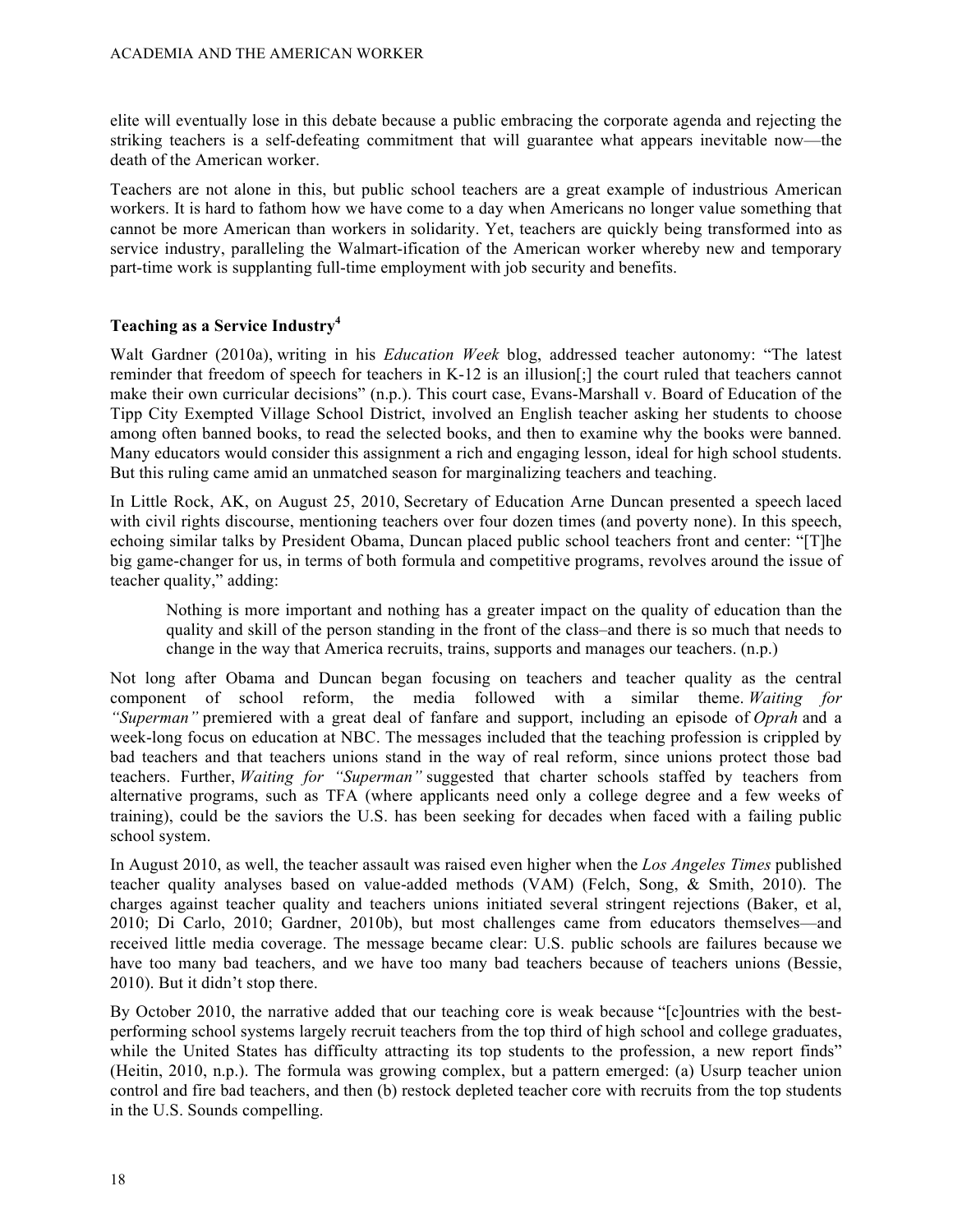Until you consider the great contradictions of all of this and even more recent news. Let's return to teacher autonomy as professionals in the court case noted by Gardner (2010a): "'Teachers are not everyday citizens,' the panel wrote, adding that the school board had the right to control teachers' curricular choices and in-class speech" (Hudson, 2010). Thus, teachers are both the primary agents of poor student outcomes and also not autonomous in what and how they teach? Teachers, according to the courts, are agents of some external authority but not autonomous, and while teachers may be deemed successful or failures at implementing their directives, the ultimate accountability appears to be better aimed at the political dynamic creating the requirements of teachers—political mandates.

Now let's step back from all of the separate but overlapping claims about teachers, teacher quality, and teachers unions. If we look at them together we discover that two powerful but contradictory messages exist simultaneously in the larger public discourse—contradictory messages that allow one message to mask the other. Political and corporate leaders seek to speak about teaching as if it is a profession while expecting those professionals to function as workers in a service industry.

The narratives offered by Obama and Duncan, *Waiting for "Superman*," and charter schools such as Knowledge Is Power Program (KIPP) and TFA argue for the best and the brightest teachers to implement mandated Common Core State Standards (CCSS) so that their students can take national tests for which those teachers will be held accountable—all with those teachers having reduced first amendment rights, no right to due process (when unions are broken such as in New Orleans after Katrina or in right-to-work states), and average starting salaries (under \$40,000) that are lower than a common NFL fine (NFL players are both unionized and publicly praised, often receiving fines of \$50,000 and above).

Beneath the political and corporate veneer espousing teaching as a profession lurks a simple fact: corporate America wants teaching to be a service industry, or worse yet, teaching has already become a service industry. Yet, if public education is ever to fulfill its promise as a central element in the pursuit of free and empowered people living in a thriving democracy, we must restore teaching as an autonomous profession—a quest that flies in the face of the contradictory messages dominating public discourse today. Within these contradictory narratives about teachers are powerful message about unions and tenure that also reveal the plight of the American worker more broadly.

# **Why Tenure and Unions?: On Democracy and Equity in the U.S.**<sup>5</sup>

Were he still alive, radical historian, activist, and most of all teacher, Howard Zinn would have turned 90 in 2012, witnessing the erosion of teaching as a profession and the decline of the great American worker. He would likely be troubled by America's antagonism toward unions and tenure, especially teachers unions and tenure. It is at the overlap of Zinn as historian/activist/teacher that I find his writing and activism an invaluable place to ask: Why tenure and unions in twenty-first century America?

The unique and powerful quality Zinn brought to history rests in his foundational principle, a people's history. Zinn confronted directly that the truth embedded in any history is shaped by perspective. Traditionally, the so-called objective history students have been fed in formal schooling is from the point of view of the winners, but Zinn chose to examine the rise and expansion of the U.S. from the point of view of the common person—primarily the viewpoint of the worker. A key point is the contrast between the political and public message that the U.S. has evolved beyond the oppressive corporate world of the robber barons and the horrors fictionalized in Upton Sinclair's *The Jungle*. These idealistic beliefs are similar to Americans claiming we have achieved a meritocracy when at best this goal is a work in progress.

Contemporary Americans appear to be anti-union and anti-tenure, again notably in terms of how that impacts teachers. This sentiment is disturbing as it signals an anti-worker ethos in the U.S.—a country that claims to embrace ideals such as equity, democracy, and hard work as depicted in the Dodge farmers commercial. This contradiction is connected to the exact problem confronted by Zinn as a historian: Americans' anti-worker sentiments (expressed in anti-union and anti-tenure messages) can be traced to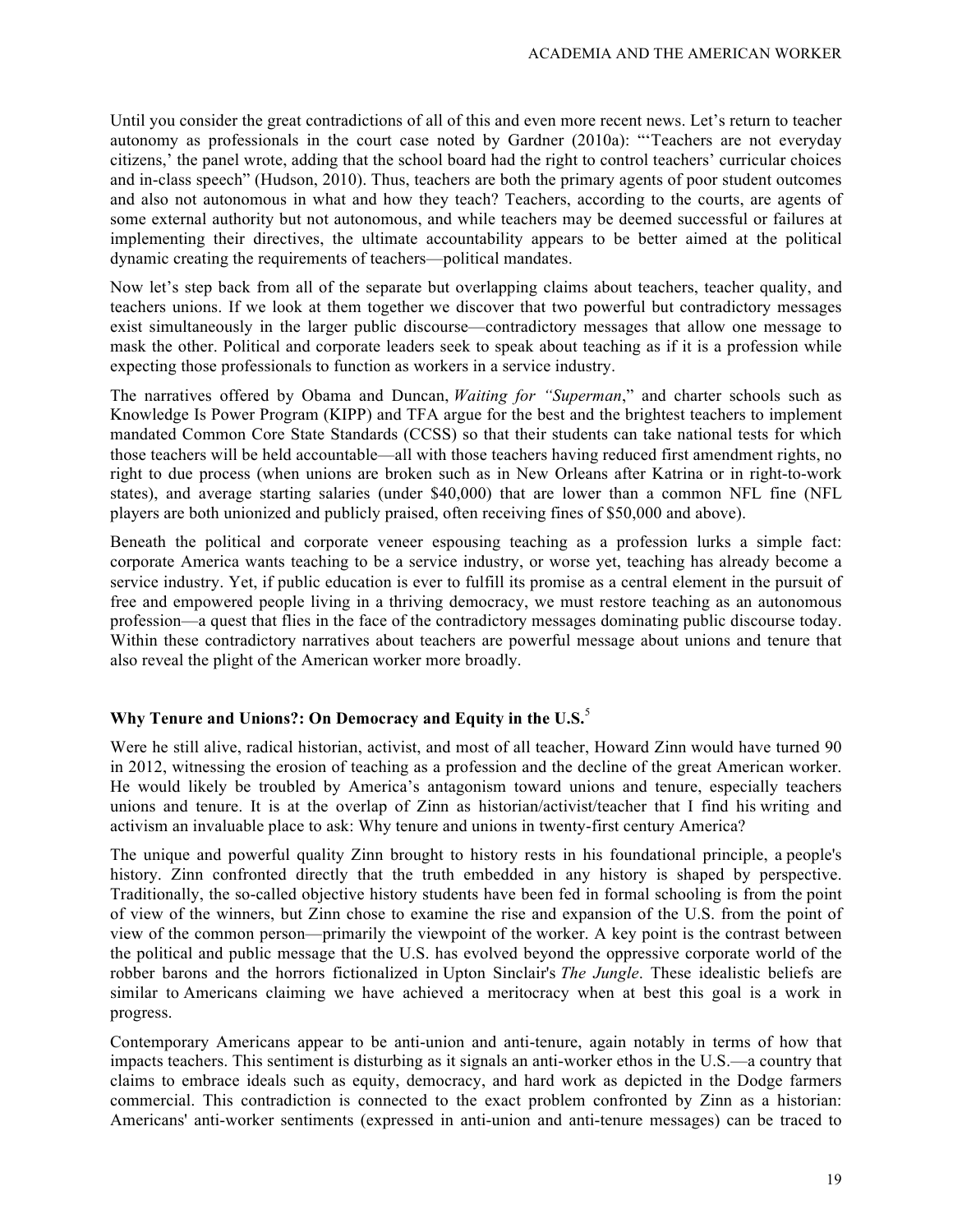who controls the public narrative—the CEO elite, the winners who believe the rules of the game are fair because they won. If the American public considered for a moment why unions and tenure exist (as well as what tenure means), most Americans would reject the corporate-skewed messages about both.

The American worker (unlike many workers in other comparable countries throughout the world) remains shackled to working in ways that dictate any worker's essential humanity; work in the U.S. is not a matter of salary, but of health insurance and retirement—essential for basic human dignity. The dramatic abuses of the meat packing industry in *The Jungle* may appear more extreme than working conditions in 2013, but bosses and management hold an increasingly powerful upper-hand over the American worker.

Unionization as a concept, then, came out of and remains an act against the inherent inequity and tyranny in the workplace when the powerful few control the working many. Unionization is an act of democracy, an act of equity. To reject unions is to reject democracy and equity. These foundational facts of *why unions* do not deny that specific union policies have failed. It is certainly legitimate to confront individual union policies and outcomes, but this discussion is about the broad anti-union sentiment in the U.S. that reveals anti-worker sentiments.

Tenure is more complicated, but certainly grows out of the same commitment to democracy and equity especially for teachers. The tenure argument is often distorted because the term itself, "tenure," is misrepresented as "a job for life" and rarely distinguished between tenure at the K-12 level, where it is usually termed *permanent status*, and the college/university level. Tenure is an act of democracy and equity, as well, because it creates power for workers as a guarantee of due process and, for teachers, it secures a guarantee of academic freedom.

But the broad anti-union and anti-tenure agenda being promoted by the corporate elite and the media and embraced by the American public is ultimately a corrosive rejection of equity and democracy. When unions and the possibility of tenure do not fulfill the obligation to produce equity and support democracy, they must be confronted. But unions and tenure remain necessary mechanisms in America's search for equity and democracy—both of which are being eroded by the American elite indebted to and dependent on the inequity that drives American assembly-line capitalism.

"We are penned in by the arrogant idea that this country is the center of the universe, exceptionally virtuous, admirable, superior," explains Zinn (2006). Although speaking directly about Americans' embrace of war, Zinn makes an important point for considering the American worker and academia:

If we don't know history, then we are ready meat for carnivorous politicians and the intellectuals and journalists who supply the carving knives. I am not speaking of the history we learned in school, a history subservient to our political leaders, from the much-admired Founding Fathers to the Presidents of recent years. I mean a history which is honest about the past. If we don't know that history, then any President can stand up to the battery of microphones, declare that we must go to war, and we will have no basis for challenging him. He will say that the nation is in danger, that democracy and liberty are at stake, and that we must therefore send ships and planes to destroy our new enemy, and we will have no reason to disbelieve him. (n.p.)

Without, then, the democratic and equity-based purposes for unions and tenure, the American public remains, as Zinn notes, victims of the privileged.

Zinn also personified a message of rejecting neutrality, of activism as democracy—thus against the compliant norm for workers and the objective, non-political mandate for teachers. Writing about Sacco and Vanzetti, Zinn (2007) shared questions raised by Vanzetti, questions still relevant today against the knee-jerk and self-defeating anti-union and anti-tenure sentiments rising in the U.S.. Zinn wrote that "it was their anarchism, their love for humanity, which doomed them" (n.p.). On the day of his arrest, a leaflet was found in Vancetti's pocket promoting an upcoming meeting. Zinn suggested that it the leaflet was as relevant today as it was when it was printed:

It is a leaflet that could be distributed today, all over the world, as appropriate now as it was the day of their arrest. It read: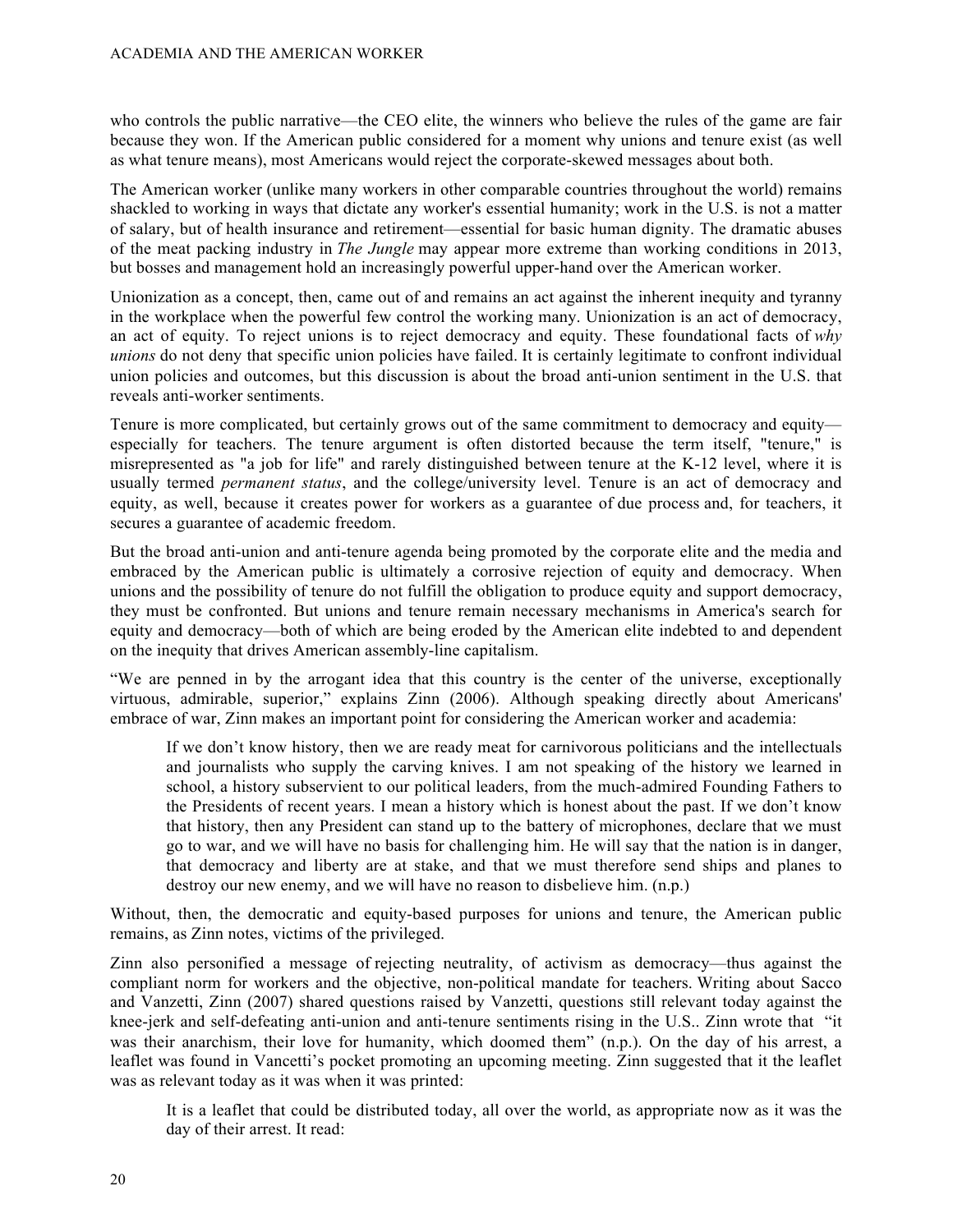You have fought all the wars. You have worked for all the capitalists. You have wandered over all the countries. Have you harvested the fruits of your labors, the price of your victories? Does the past comfort you? Does the present smile on you? Does the future promise you anything? Have you found a piece of land where you can live like a human being and die like a human being? On these questions, on this argument, and on this theme, the struggle for existence, Bartolomeo Vanzetti will speak. (n.p.)

#### **Right to Work in an Era of Disaster Capitalism?**

The discussion so far has weaved together several different but related threads that create a disturbing fabric of the American worker in the grips of assembly-line capitalism. Now, with the Dodge farmers commercial, *Click, Clack, Moo*, and the clone-workers of *Cloud Atlas* in mind, I want to pull the threads more tightly together by examining three final texts—a work of educational journalism, a documentary, and a TV sit-com—in order to add a final piece to the puzzle in which education is touted as essential for a vibrant American workforce while American workers are being reduced to wage-slaves in an expanding service industry. That final piece is that the American worker, including those gaining advanced degrees and finding fewer and fewer tenure-track positions in academia, now in the throes of *disaster capitalism*.

Hurricane Katrina forever changed the city of New Orleans, but the city also experienced another disaster, this time human-made with the economic downturn of 2008. Post-Katrina New Orleans was ground-zero for an assault on workers that remains essentially ignored into 2013. The Recovery School District, led by CEO-styled superintendent Paul Vallas, fired the entire teacher workforce and created a new educational landscape typified by charter schools (mostly corporate entities such as KIPP) and temporary teachers (mostly TFA). As Carr (2013) explains, "the firing of New Orleans school employees was an attack on the city's black middle class" (p. 121). This action represents disaster capitalism, in which "disaster was being harnessed to push through a radical vision of totally unrestricted markets" (Klein qtd. in Rooney, 2007), as experienced in New Orleans.

That same human-made disaster, 2008's economic downturn, was the context for disaster capitalism feeding on the middle class of Oregon, captured in the HBO documentary *American Winter*. Conservative political leadership continues to benefit from populist and libertarian discourse about the need to shrink government, the messages resonating most often with he middle class and the most vulnerable segments of the public:

And all of this is being done in the name of supposedly preserving the middle class, but as the documentary "American Winter" argues, the entire approach is not only wrong headed, it's only making things worse for the people these policies are supposed to protect. (Jagernaught, 2013, n.p.)

*American Winter* exposes, as in the example of post-Katrina New Orleans, that disaster capitalism seeks tragedy to shift the market in the favor of corporations. Workers are first discarded in large numbers, and then as the workforce contracts, a subset of those displaced workers are rehired, but at greatly reduced wages and often part-time without benefits or job security. While assembly-line capitalism requires workers to be interchangeable widgets, disaster capitalism adds the weight of insecurity personified by one young family man being hired toward the end of the HBO documentary; although he was overqualified and accepting a deeply reduced pay, the worker was filmed thanking the employer and expressing that he would take any job, do anything, and work hard—echoing the resignation felt by Offred/June in Margaret Atwood's (1998) dystopia, *The Handmaid's Tale*: "The circumstances have been reduced" (p. 8). And in disaster capitalism, that reduction tilts against the worker.

Finally, in the wake of disaster capitalism in New Orleans and Oregon, pop culture, specifically *The Big Bang Theory*, is a crucible of not only the role of workers in the U.S. but also the attitudes about the worker that series highlights. Penny, the stereotypical "girl next door," is the object of an on-going,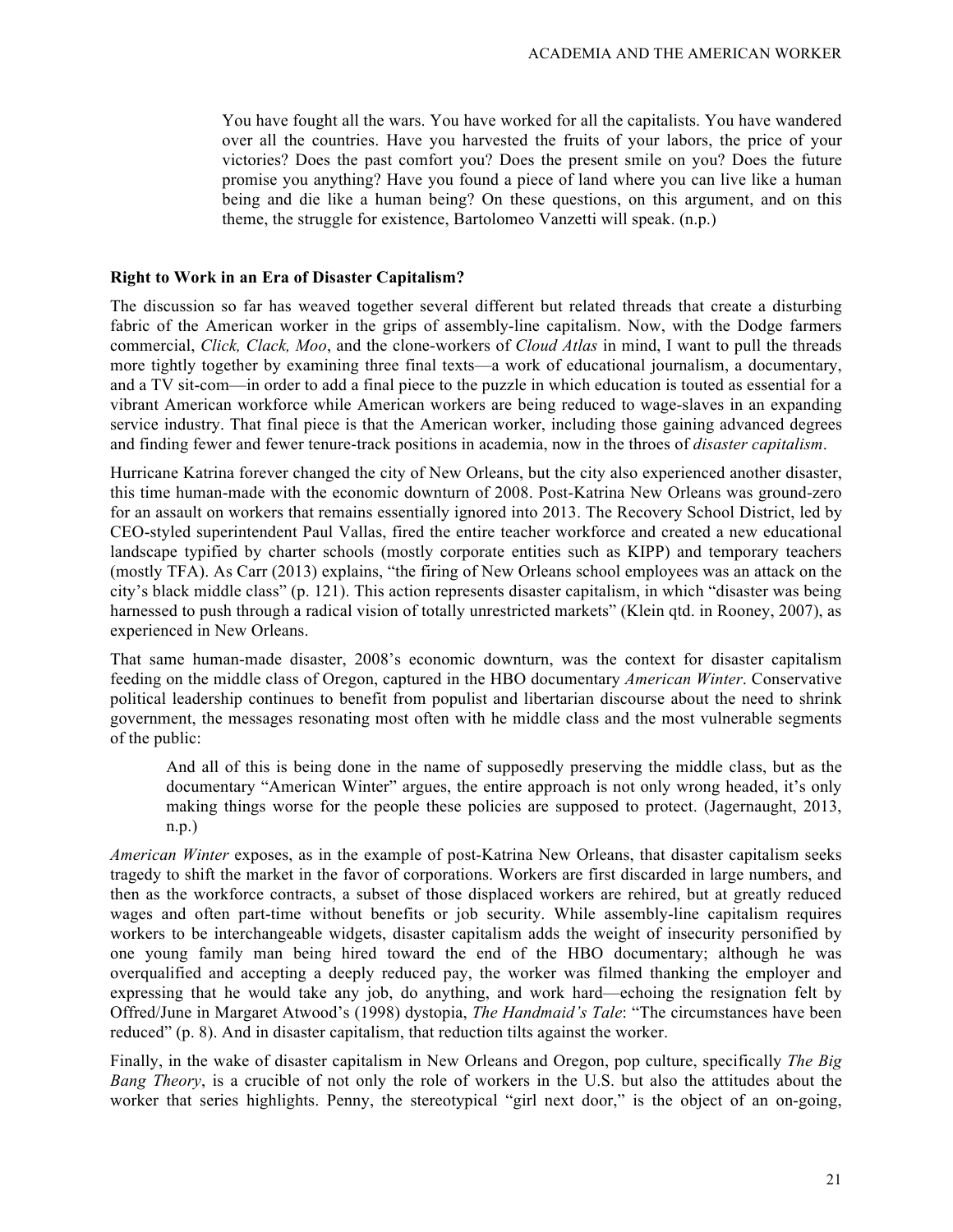clichéd joke of a waitress who longs to be an actress. The larger and central jokes of the series, however, are the four academics living across the hall from Penny. It seems in this TV world, all work is funny.

What a TV sit-com never addresses, however, is that in the real world, the gap between Penny as waitress and college professors is shrinking, or better phrased, merging. The state of the American worker is beginning to share with waitressing some disturbing characteristics that cheapen all workers. As Greider (2013) details about the restaurant industry, workers of all types are becoming less often protected by unions, receiving fewer or no benefits (paid sick days, vacation days, health insurance, retirement) with their positions, being paid less than previous generations, and generally suffering under a dynamic whereby the businesses have more or all of the power in the business-worker relationship.

In the real world, Penny and one of the academics, Leonard, would not be wrestling over the education gap between them, but would be sharing the consequences of part-time work in a hostile economy toward workers regardless of those workers' qualifications since Leonard would be an adjunct (like Professor Beth) while Penny would remain a waitress—and both would be unsatisfied as workers because their situations do not live up to their ideals.

Yet, most Americans will always be workers, and to be a worker should be an honorable thing worthy of poetic speeches and artistic black-and-white film tributes. Being an American worker doesn't need to be a condition tolerated on the way to something better, and it shouldn't be twenty-first century wage-slavery that is a reality echoed in the allegory of SF: "one fine day, a purely predatory world *shall* consume itself." As the last paragraphs of *Cloud Atlas* express, however, the wage-slavery of workers in the context of assembly-line and disaster capitalism is a condition Americans have chosen (or at least been conditioned to choose), but it is also a condition workers can change—if workers *believe* it is wrong, "such a world will come to pass."

#### **REFERENCES**

- Archer, D., & Bessie, A. (2012, May 31). The disaster capitalism curriculum: The high price of education reform (Episode I). *Truthout*. Retrieved form http://truth-out.org/art/item/9391-the-disastercapitalism-curriculum-the-high-price-of-education-reform-episode-i
- Atwood, M. (1998). *The handmaid's tale*. New York, NY: Anchor Books.
- Baker, E. L., Barton, P. E., Darling-Hammond, L., Haertel, E., Ladd, H. F., Linn, R. L. et al. (2010, August 20). Problems with the use of student test scores to evaluate teachers. EPI Briefing Paper #278. Washington DC: Economic Policy Institute. Retrieved June 12, 2011, from http://www.epi.org/publications/entry/bp278
- Bessie, A. (2013, January 6). A Model T education: Public schooling on the assembly line. *Truthout*. Retrieved from http://truth-out.org/news/item/13732-a-model-t-education-public-schooling-onthe-assembly-line
- Bessie, A. (2010, October 15). The myth of the bad teacher. *Truthout*. Retrieved from http://archive.truthout.org/the-myth-bad-teacher64223
- Carr, S. (2013). *Hope against hope: Three schools, one city, and the struggle to educate America's children*. New York, NY: Bloomsbury Press.
- Cronin, D., & Lewin, B. (2000). *Click, clack, moo: Cows that type*. New York, NY: Athenuem Books for Young Readers.
- Di Carlo, M. (2010, October 25). The real effect of teachers union contracts [Web log]. The Answer Sheet. *The Washington Post*. Retrieved from http://voices.washingtonpost.com/answersheet/guest-bloggers/how-states-with-no-teacher-uni.html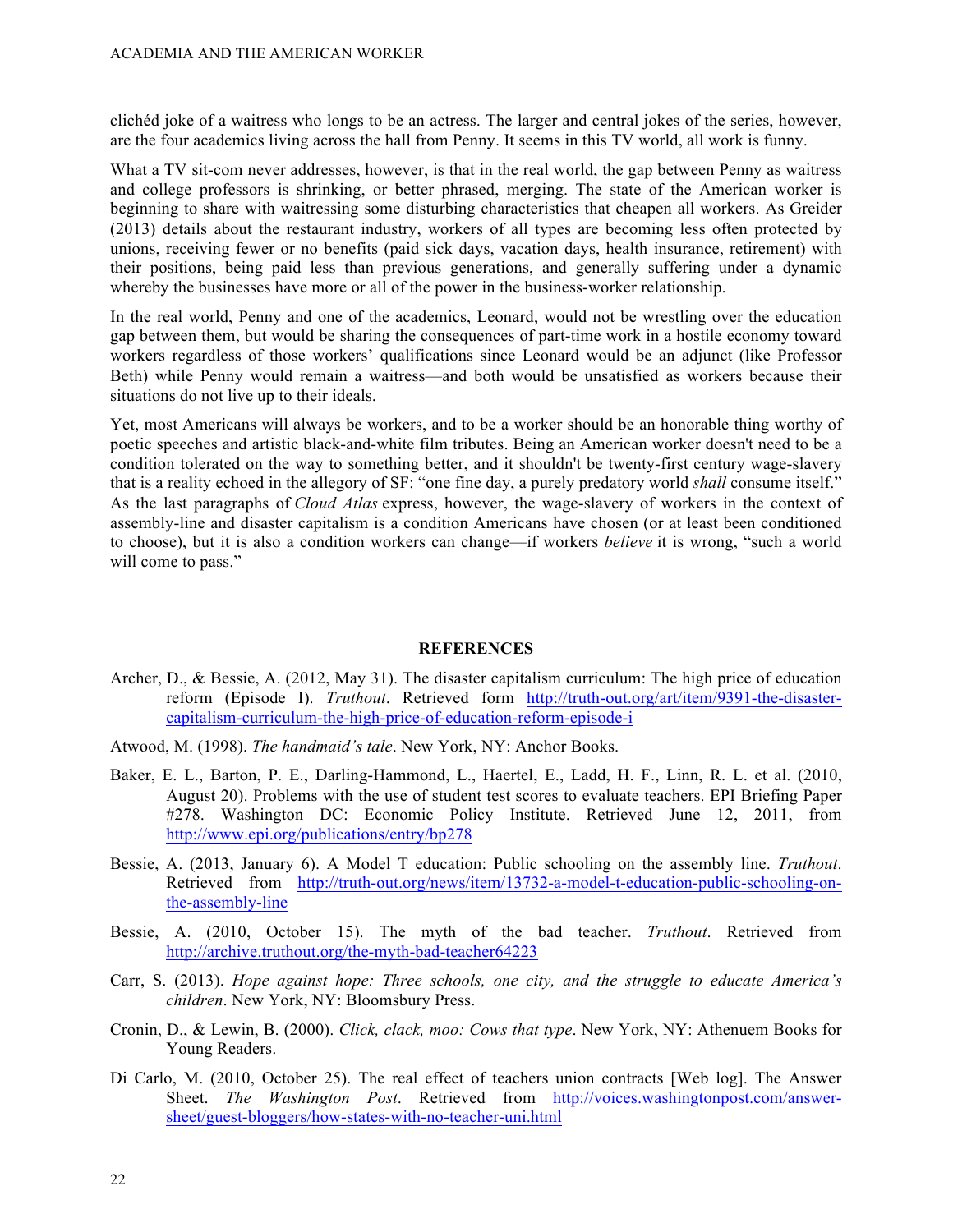- Domhoff, G. W. (2013, February). Wealth, income, and power [Web log]. *Who Rules America?* Retrieved from http://www2.ucsc.edu/whorulesamerica/power/wealth.html
- Duncan, A. (2010, August 25). Secretary Arne Duncan's remarks at the statehouse convention center in Little Rock, Arkansas. Ed.gov. Washington, DC: U.S. Department of Education. Retrieved from http://www.ed.gov/news/speeches/secretary-arne-duncans-remarks-statehouse-convention-centerlittle-rock-arkansas
- Ehrenreich, B., & Ehrenreich, J. (2013, February). *Death of a yuppie dream: The rise and fall of the professional-managerial class*. New York, NY: The Rosa Luxemburg Foundation. Retrieved from http://www.rosalux-nyc.org/wp-content/files\_mf/ehrenreich\_death\_of\_a\_yuppie\_dream90.pdf
- Felch, J., Song, J., & Smith, D. (2010, August 14). Who's teaching L.A.'s kids? *Los Angeles Times*. Retrieved from http://www.latimes.com/news/local/la-me-teachers-value-20100815,0,2695044.story
- Foucault, M. (1984). *The Foucault reader*. Ed. P. Rabinow New York, NY: Pantheon Books.
- Gardner, W. (2010a, October 27). Stripping teachers of freedom of speech [Web log]. Walt Gardner's Reality Check. *Education Week*. Retrieved from http://blogs.edweek.org/edweek/walt\_gardners\_reality\_check/2010/10/freedom\_of\_speech\_for\_te achers\_does\_not\_exist.html
- Gardner, W. (2010b, August 18). How not to win support for teachers unions [Web log]. Walt Gardner's Reality Check. *Education Week*. Retrieved from http://blogs.edweek.org/edweek/walt\_gardners\_reality\_check/2010/08/how\_not\_to\_win\_support for teachers unions.html
- Greider, K. (2013, March 17). 5 reasons working in a restaurant sucks. *AlterNet*. Retrieved from http://www.alternet.org/5-reasons-working-restaurant-sucks
- Haglund, D. (2013, February 3). The best Super Bowl ad so far was based on a YouTube video [Web log]. *browbeat*. Retrieved from http://www.slate.com/blogs/browbeat/2013/02/03/god\_made\_a\_farmer\_paul\_harvey\_speech\_goes from youtube to super bowl ad.html
- Heitin, L. (2010, October 15/20). U.S. found to recruit fewer teachers from top ranks. *Education Week, 30*(8), 7. Retrieved from http://www.edweek.org/ew/articles/2010/10/15/08teachers.h30.html
- Hudson, D. L. (2010, October 25). Teacher lacks First Amendment right on curriculum. First Amendment Center. Retrieved from http://www.firstamendmentcenter.org/teacher-lacks-first-amendmentright-on-curriculum
- Jagernaught, K. (2013, March 18). Review: 'American Winter' A devastating portrait of the erosion of the middle class [Web log]. The Playlist. *Indiewire*. Retrieved from http://blogs.indiewire.com/theplaylist/review-american-winter-a-devastating-portrait-of-theerosion-of-the-middle-class-20130318
- Madfloridian. (2011, December 5). Glenn Beck and Kyle Olson: Teaching social justice themes in school creating a left wing army… [Web log]. DemocraticUnderground.com. Retrieved from http://www.democraticunderground.com/discuss/duboard.php?az=view\_all&address=385x640391
- Mishel, L., Bivens, J., Gould, E., & Shierholz, H. (2012, November). *The state of working America*. 12<sup>th</sup> ed. Economic Policy Institute. Ithaca, NY: Cornell University Press.
- Mitchell, D. (2004). *Cloud atlas*. New York, NY: Random House Trade Paperbacks.
- O'Shaughnessy, L. (2012, July 10). 12 reasons not to get a PhD. *CBS MoneyWatch*. Retrieved from http://www.cbsnews.com/8301-505145\_162-57468913/12-reasons-not-to-get-a-phd/